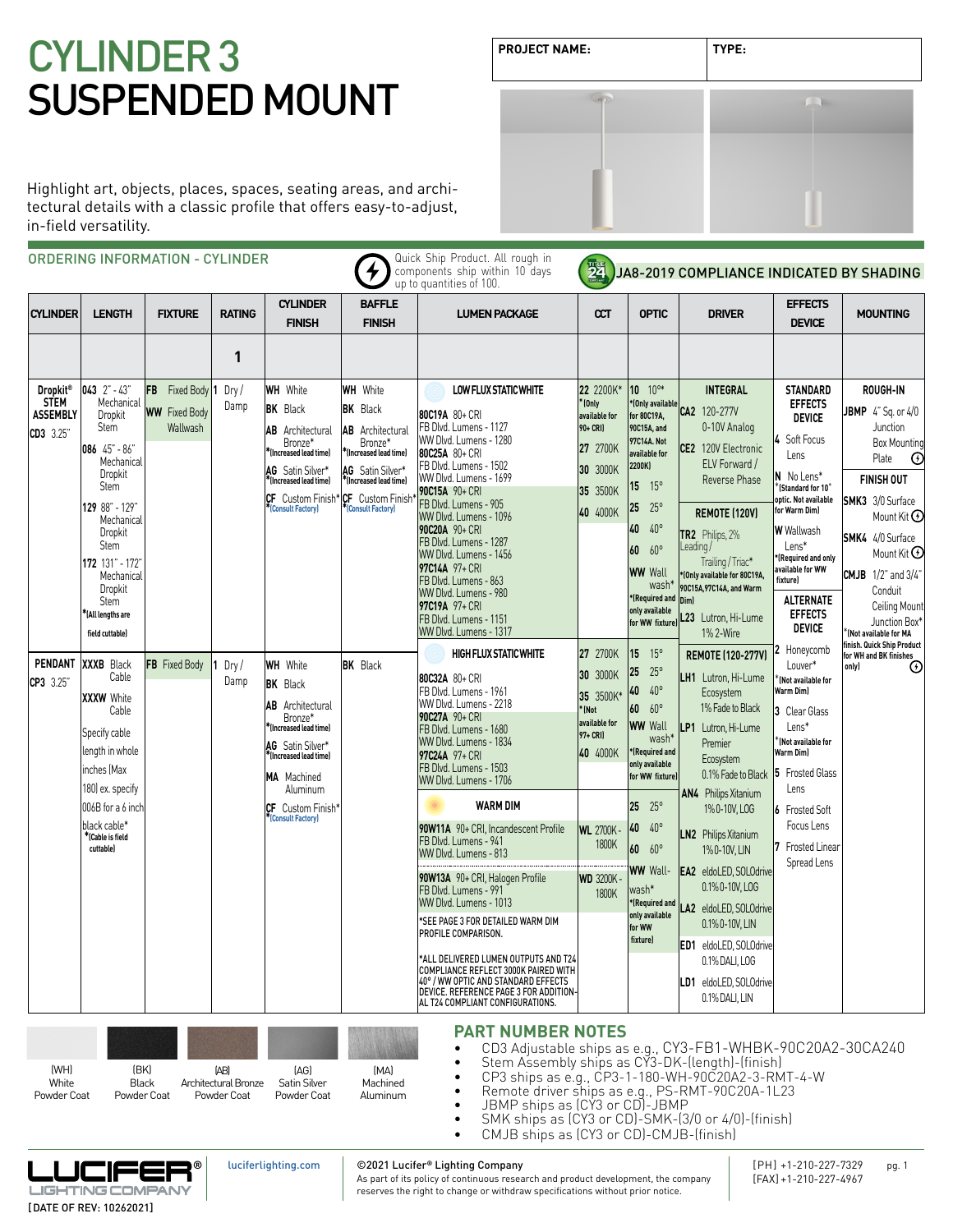## **ACCESSORIES**

## **FIXED BODY ALTERNATE BAFFLE AND EFFECTS DEVICE**

Includes baffle with sealed lens. Must specify baffle finish. ¨ **RBA-CY3-\*\*-HCL** Honeycomb Louver \* **\*(Not available for Warm Dim)** ¨ **RBA-CY3-\*\*-CGL** Clear Glass Lens \* **\*(Not available for Warm Dim)** □ RBA-CY3-\*\*-SFL Soft Focus Lens ¨ **RBA-CY3-\*\*-FGL** Frosted Glass Lens ¨ **RBA-CY3-\*\*-FSFL** Frosted Soft Focus Lens □ RBA-CY3-\*\*-FLSL Frosted Linear Spread Lens

**\*\***Baffle finish: Specify **WH** for white, **BK** for black, **AG** for satin silver or **AB** for architectural bronze.

#### **PENDANT ALTERNATE EFFECTS DEVICES**

¨ **HCL-CY3-03** Honeycomb Louver \* **\*(Not available for Warm Dim)** ¨ **CGL-CY3-03** Clear Glass Lens \* **\*(Not available for Warm Dim)** □ SFL-CY3-03 Soft Focus Lens □ FGL-CY3-03 Frosted Glass Lens □ FSFL-CY3-03 Frosted Soft Focus Lens □ FLSL-CY3-03 Frosted Linear Spread Lens

### **LOW FLUX AND WARM DIM REPLACEMENT OPTICS**

Interchangeable optics accessible by removing snoot or baffle. Not available for Wallwash fixtures.

¨ **RO-70-15-1** 15° optic \* **\*(Not available for Warm Dim)** ¨ **RO-70-25-1** 25° optic □ **RO-70-40-1** 40° optic □ **RO-70-60-1** 60° optic

#### **HIGH FLUX REPLACEMENT OPTICS**

Interchangeable optics accessible by removing snoot or baffle. Not available for Wallwash fixtures.

□ **RO-70-15-2** 15° optic ¨ **RO-70-25-2** 25° optic ¨ **RO-70-40-2** 40° optic ¨ **RO-70-60-2** 60° optic

#### **FIXED BODY REPLACEMENT SUCTION TOOL**

Included with each CY2-FB order (1 per 10 fixtures). □ CY-SQ-TOOL-SUCTION Baffle assembly removal tool

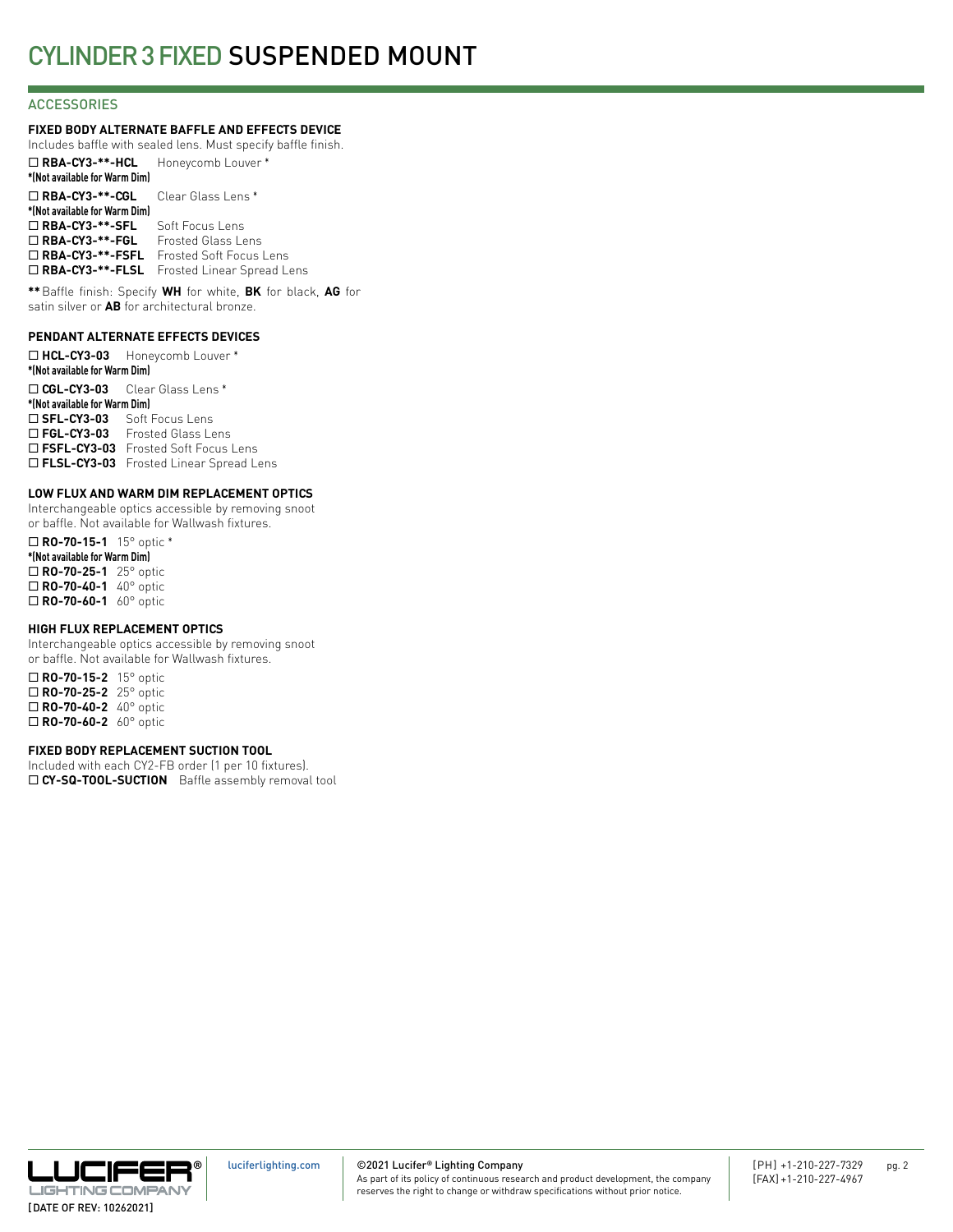## STATIC WHITE PERFORMANCE - 3000K

| <b>LUMEN</b>   | <b>WATTAGE</b> |                          | 10° OPTIC<br><b>NO SOFT FOCUS LENS</b> |                          | 15° OPTIC<br><b>SOFT FOCUS LENS</b> |                  | 20° OPTIC<br><b>SOFT FOCUS LENS</b> |                  | 40° OPTIC<br><b>SOFT FOCUS LENS</b> |                  | 60° OPTIC<br><b>SOFT FOCUS LENS</b> |                  | WW OPTIC<br><b>WALLWASH LENS</b> |  |
|----------------|----------------|--------------------------|----------------------------------------|--------------------------|-------------------------------------|------------------|-------------------------------------|------------------|-------------------------------------|------------------|-------------------------------------|------------------|----------------------------------|--|
| <b>PACKAGE</b> |                | <b>DELIVERED</b>         | LPW                                    | <b>DELIVERED</b>         | LPW                                 | <b>DELIVERED</b> | LPW                                 | <b>DELIVERED</b> | LPW                                 | <b>DELIVERED</b> | LPW                                 | <b>DELIVERED</b> | LPW                              |  |
| 80C19A         | 17             | 1040                     | 60                                     | 1352                     | 80                                  | 1314             | 77                                  | 1127             | 66                                  | 1202             | 71                                  | 1280             | 75                               |  |
| 80C25A         | 24             | $\overline{\phantom{a}}$ | $\overline{\phantom{a}}$               | 1802                     | 76                                  | 1752             | 73                                  | 1502             | 63                                  | 1602             | 67                                  | 1699             | 71                               |  |
| 80C32A         | 33             | $\overline{\phantom{a}}$ | $\overline{\phantom{a}}$               | 2353                     | 71                                  | 2288             | 69                                  | 1961             | 59                                  | 2092             | 63                                  | 2218             | 67                               |  |
|                |                |                          |                                        |                          |                                     |                  |                                     |                  |                                     |                  |                                     |                  |                                  |  |
| 90C15A         | 17             | 882                      | 51                                     | 1158                     | 68                                  | 1127             | 66                                  | 905              | 53                                  | 1030             | 61                                  | 1096             | 64                               |  |
| 90C20A         | 24             | $\overline{\phantom{a}}$ | $\overline{\phantom{a}}$               | 1544                     | 65                                  | 1502             | 63                                  | 1287             | 54                                  | 1373             | 58                                  | 1456             | 61                               |  |
| 90C27A         | 33             | $\overline{\phantom{a}}$ | $\overline{\phantom{a}}$               | 2016                     | 61                                  | 1960             | 59                                  | 1680             | 51                                  | 1792             | 54                                  | 1834             | 56                               |  |
|                |                |                          |                                        |                          |                                     |                  |                                     |                  |                                     |                  |                                     |                  |                                  |  |
| 97C14A         | 17             | 731                      | 43                                     | 1037                     | 61                                  | 1007             | 59                                  | 863              | 51                                  | 921              | 54                                  | 980              | 58                               |  |
| 97C19A         | 24             | $\overline{\phantom{a}}$ | $\overline{\phantom{a}}$               | 1382                     | 58                                  | 1343             | 56                                  | 1151             | 48                                  | 1228             | 51                                  | 1317             | 55                               |  |
| 97C24A         | 33             | $\overline{\phantom{a}}$ | $\overline{\phantom{a}}$               | 1804                     | 55                                  | 1754             | 53                                  | 1503             | 46                                  | 1603             | 49                                  | 1706             | 52                               |  |
|                |                |                          |                                        |                          |                                     |                  |                                     |                  |                                     |                  |                                     |                  |                                  |  |
| 90W11A         | 16             | $\overline{\phantom{a}}$ | $\overline{\phantom{a}}$               | $\overline{\phantom{a}}$ | $\overline{\phantom{a}}$            | 994              | 62                                  | 941              | 59                                  | 986              | 62                                  | 813              | 50                               |  |
| 90W13A         | 16             | $\overline{\phantom{a}}$ | $\overline{\phantom{a}}$               |                          | $\overline{\phantom{0}}$            | 1046             | 65                                  | 991              | 62                                  | 1038             | 65                                  | 1013             | 63                               |  |
|                |                |                          |                                        |                          |                                     |                  |                                     |                  |                                     |                  |                                     |                  |                                  |  |

#### 24 JA8-2019 INDICATED BY SHADING

| <b>OUTPUT MULTIPLIER</b>                      |                  |  |  |  |  |
|-----------------------------------------------|------------------|--|--|--|--|
| CCT                                           | <b>CCT SCALE</b> |  |  |  |  |
| 2200K<br>(Consult factory for JA8<br>details) | 0.800            |  |  |  |  |
| 2700K                                         | 0.957            |  |  |  |  |
| 3000K                                         | 1.000            |  |  |  |  |
| 3500K                                         | 1.019            |  |  |  |  |
| 4000K                                         | 1.030            |  |  |  |  |

| <b>LIGHT LOSS FACTOR MULTIPLIER</b> |      |  |  |  |  |
|-------------------------------------|------|--|--|--|--|
| No Lens                             | 1.05 |  |  |  |  |
| CGL                                 | 1.05 |  |  |  |  |
| <b>SFL</b>                          | 1.00 |  |  |  |  |
| <b>FGL</b>                          | 0.90 |  |  |  |  |
| <b>FSFL</b>                         | 0.87 |  |  |  |  |
| <b>FLSL</b>                         | 0.83 |  |  |  |  |
| <b>HCL</b>                          | 0.65 |  |  |  |  |
|                                     |      |  |  |  |  |

## WARM DIM PERFORMANCE - SOFT FOCUS LENS - 40° OPTIC

| 90W13A<br>3200K - 1800K | Full on<br>100% | Dimmed<br>to 80% | Dimmed<br>to 70% | Dimmed<br>to 50% | Dimmed<br>to 20% | Dimmed<br>to 10% | <b>Dimmed</b><br>to 2% |
|-------------------------|-----------------|------------------|------------------|------------------|------------------|------------------|------------------------|
| CCT (K)                 | 3200            | 3150             | 3100             | 3000             | 2700             | 2200             | 1800                   |
| Light Output (Lm)       | 991             | 793              | 694              | 495              | 198              | 99               | 20                     |
| Power (W)               | 16              | 13               | 11               | 8                | 3                | 1.7              | 0.3                    |
| Efficacy (LPW)          | 62              | 62               | 62               | 62               | 62               | 62               | 62                     |



## WARM DIM TO MIRROR HALOGEN DIMMING PROFILE WARM DIM TO MIRROR INCANDESCENT DIMMING PROFILE

| 90W11A<br>2700K - 1800K | Full on<br>100% | Dimmed<br>to 80% | Dimmed<br>to 70% | Dimmed<br>to 50% | Dimmed<br>to 20% | Dimmed<br>to 10% | Dimmed<br>to 2% |
|-------------------------|-----------------|------------------|------------------|------------------|------------------|------------------|-----------------|
| CCT (K)                 | 2700            | 2650             | 2620             | 2520             | 2180             | 1950             | 1800            |
| Light Output (Lm)       | 941             | 753              | 659              | 470              | 188              | 94               | 18              |
| Power (W)               | 16              | 13               | 11               | 8                | 3                | 1.7              | 0.3             |
| Efficacy (LPW)          | 59              | 59               | 59               | 59               | 59               | 59               | 59              |





©2021 Lucifer**®** Lighting Company [luciferlighting.com](http://luciferlighting.com/)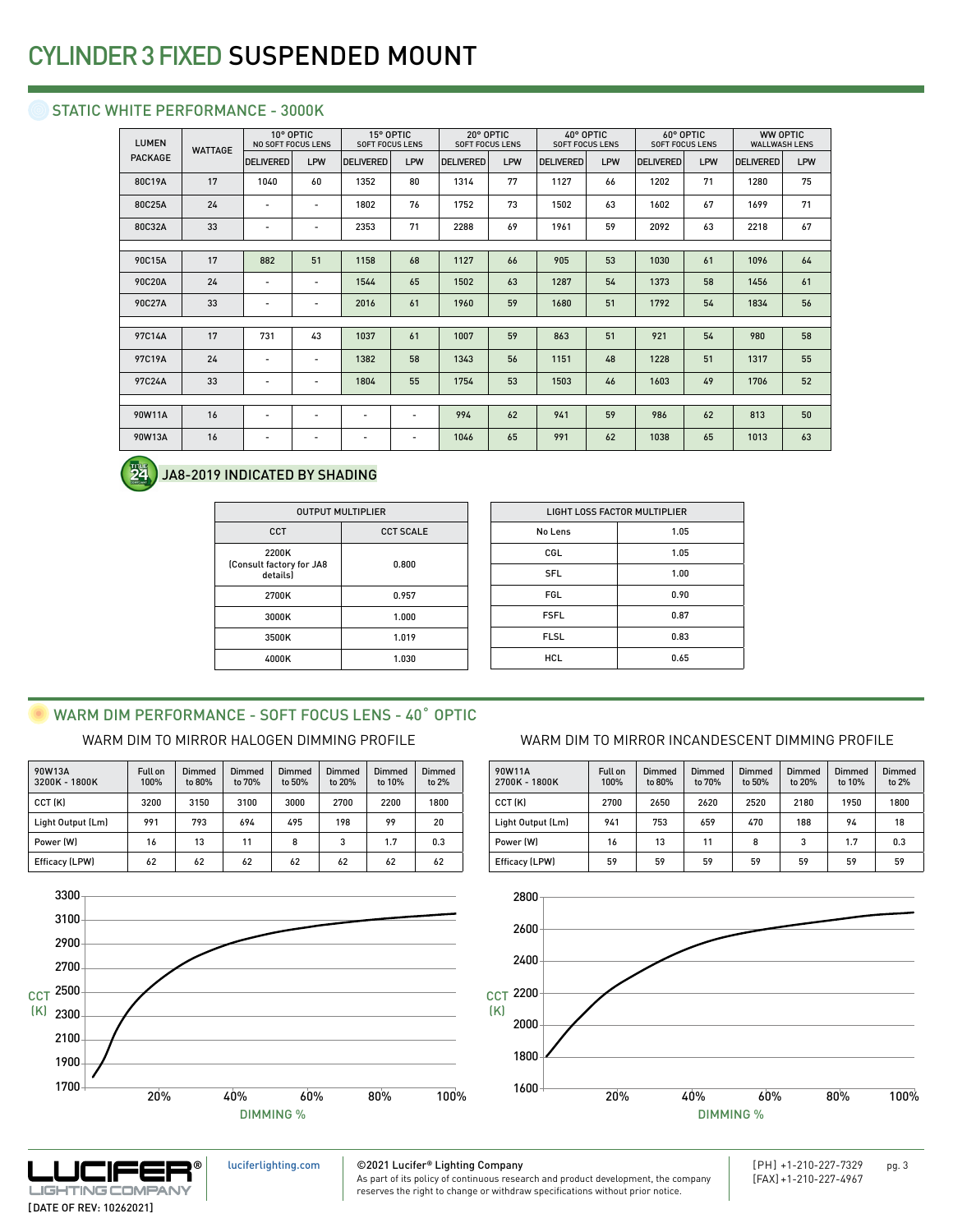#### **A** LUMINAIRE

Body with integrated heat sink and LED. Conceals mounting hardware. Power supply may be integral or remote mount.

#### B STANDARD OPTICS

Proprietary optics available in 10°, 15°, 25°, 40° & 60° beams.

### WALLWASH OPTIC

Precision tuned optic provides uniform wallwashing effect.

#### $\boldsymbol{\Theta}$ EFFECTS DEVICE

Cylinder baffle assembly can accept 1 lens. Soft focus lens, no lens or wallwash lens standard; lenses sealed in place.

#### BAFFLE

Baffle minimizes aperture glare and conceals view into fixture. Suction tool provided for removal of CY3-FB baffle.

#### Dropkit E

- Field cuttable rigid stem for suspending fixture at desired height. Provides stable base to allow preferred fixture tilt, while maintaining vertical stem position.
- Ball joint allows up to 45° tilt for sloped ceilings and can be locked once stem is positioned vertically.
- Four 43" sections available; 172" maximum standard length.
- Length adjustment occurs in lower canopy.
- Wiring for kit provided by others.

## Dropkit STEM ASSEMBLY **DIMENSIONS** / DRAWINGS





0.60" (15mm) Ø3.25"(83mm) Ø0.625" (16mm) Ø3.25"(83mm) 43" (4 TYP.) (109cm) 1.60"(40mm) **E** Ball Joint Base Canopy Lower Canopy



©2021 Lucifer**®** Lighting Company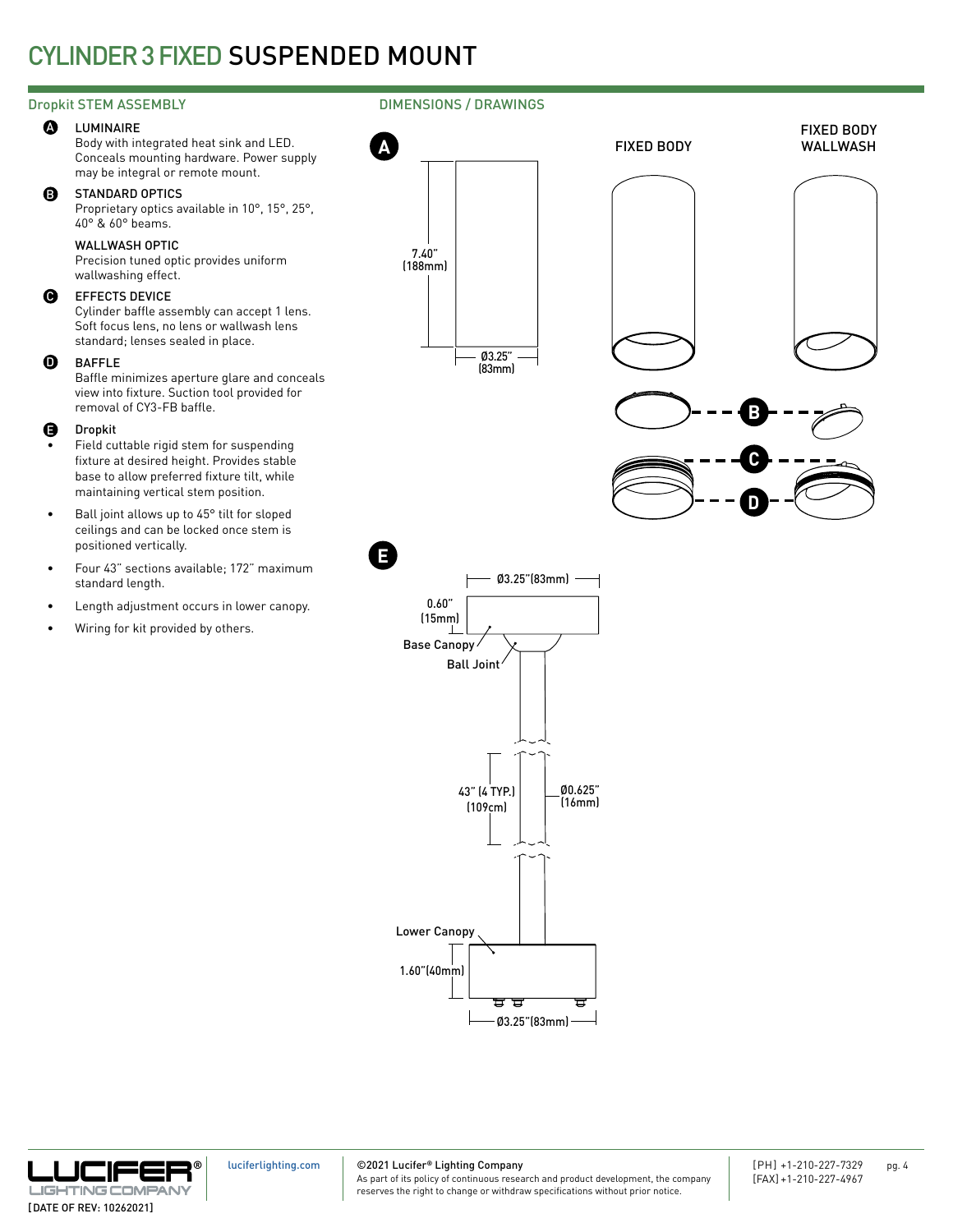#### **CANOPY**  $\mathbf \Theta$

Die-cast 1.60" (41mm) canopy accommodates flat and slope ceiling conditions. Conceals hidden twist-on mounting hardware. Available with integral or remote driver.

#### CABLE G

Black and white wiring harness available; up to 180.0" length; cable may be cut in field.

#### **LUMINAIRE** H

Die-cast body with integral heat sink and LED.

#### **OPTICS**  $\bullet$

Proprietary optics available in 10°, 15°, 25°, 40° & 60° beams.

#### EFFECTS DEVICE  $\bf o$

Cylinder baffle assembly can accept 1 lens; soft focus lens or no lens standard and sealed in place.

#### BAFFLE  $\boldsymbol{\Omega}$

Threaded removable cowling provides virtually seamless joint with fixture body.

## Dropkit AND PENDANT MOUNTING

#### **JBMP**  $\bullet$

Mounting plate (concealed) for standard 4" square or 4" 4/0 j-box . To be installed during rough-in prior to substrate. Fixture to mount flush with minimalist transition to ceiling.

#### SMK3  $\boldsymbol{\Omega}$

Surface mount kit includes mounting plate and 4" concealer plate that installs between fixture and standard 3" 3/0 j-box for existing applications where standard j-box cutout is to be concealed.

#### SMK4  $\boldsymbol{\Phi}$

Surface mount kit includes mounting plate and 5" concealer plate that installs between fixture and standard 4" 4/0 j-box for existing applications where standard j-box cutout is to be concealed.

#### CMJB O

Ceiling mount junction box perfectly matches the cylinder profile for a continuous, integrated look where exposed ceiling mount junction box and conduit applications apply. For use with 1/2" and 3/4" EMT conduit only. Features two conduit entrances on either side and one conduit knockout on top of j-box. J-box is IP10 rated; painted finishes only. Blank off plugs included.

## MOUNTING NOTES

JBMP and SMK-3/0 & 4/0 not recommended for use with pancake style j-box.









Concealer plate





[luciferlighting.com](http://luciferlighting.com/)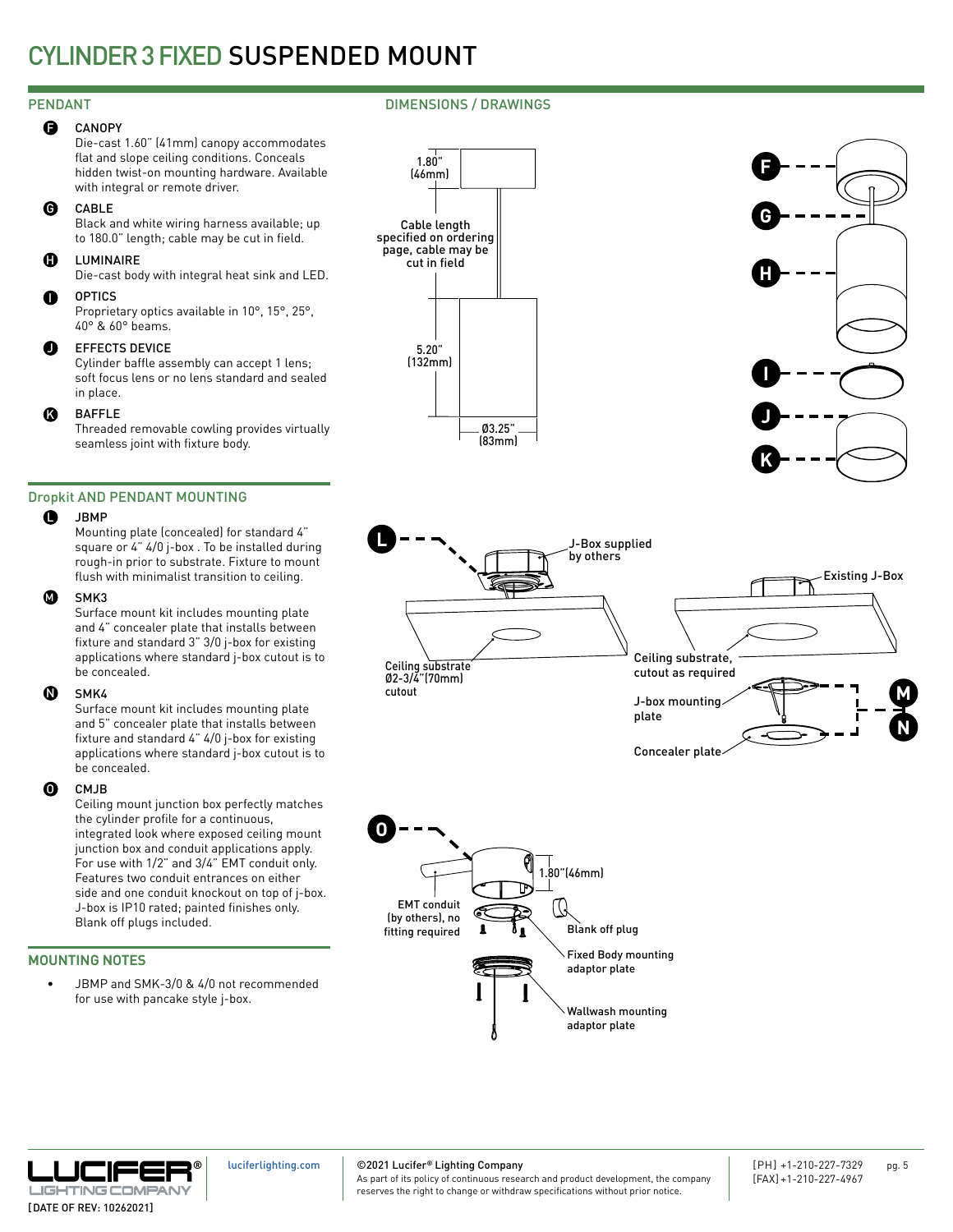### REMOTE POWER SUPPLY

#### PS-RMT  $\mathbf{\Theta}$

Remote power supply provides additional driver options. Mounting device still required. Consult install guide for maximum allowable secondary run lengths between PS-RMT and cylinder.

## DIMENSIONS / DRAWINGS



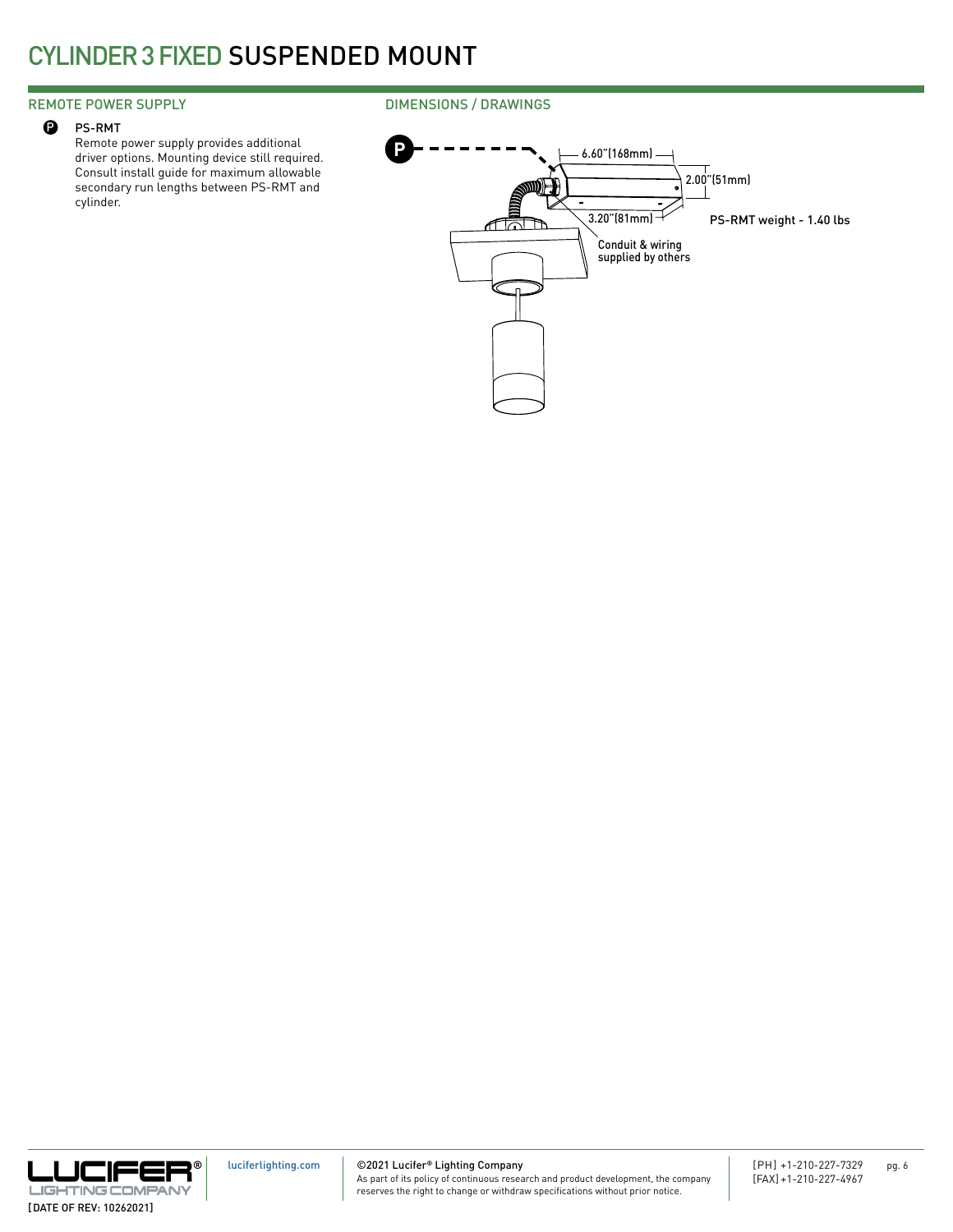## **TECHNICAL**

### **CONSTRUCTION**

Cylinder: Die-cast or Machined aluminum body; extruded aluminum internal heat-sink; painted finishes are granulated powder coat. Dropkit Stem Assembly: Die-cast aluminum canopies and extruded aluminum stems; painted finishes are granulated powder coat. CMJB: Die-cast aluminum body; painted finishes are granulated powder coat.

Remote Power Supply: 22 Gauge galvanized steel.

#### **STATIC WHITE LED**

2-step MacAdam ellipse LED module available in 80+, 90+ and 97+ CRI configurations in color temperatures of 2200K, 2700K, 3000K, 3500K and 4000K. Average rated lamp life of 50,000 hours. LED and driver assemblies are field-replaceable.

#### **WARM DIM LED**

3-step MacAdam ellipse warm dim LED module available in 90+ CRI configuration. 3200K or 2700K at full brightness, warming to 1800K at full dim. Average rated lamp life of 50,000 hours. LED and driver assemblies are field-replaceable.

### **POWER SUPPLY PERFORMANCE AND DIMMING INFORMATION**

| Power Supply                                                                                                     | CA <sub>2</sub> | CE <sub>2</sub> | TR <sub>2</sub>                                                         | L23     | LH1     | LP1      | AN4  | LN <sub>2</sub> | EA <sub>2</sub> | LA <sub>2</sub> | ED <sub>1</sub> | LD <sub>1</sub> |
|------------------------------------------------------------------------------------------------------------------|-----------------|-----------------|-------------------------------------------------------------------------|---------|---------|----------|------|-----------------|-----------------|-----------------|-----------------|-----------------|
| Minimum °C   -20 °C   -20 °C   -20 °C   0 °C   0 °C   0 °C   -20 °C   -20 °C   -20 °C   -20 °C   -20 °C   -20 °C |                 |                 |                                                                         |         |         |          |      |                 |                 |                 |                 |                 |
| Maximum °C   40 °C                                                                                               |                 | 40 °C           | 1 40 °C   40 °C   40 °C   40 °C   40 °C   40 °C   40 °C   40 °C   40 °C |         |         |          |      |                 |                 |                 |                 | 40 °C           |
| Dimming %                                                                                                        | 1.0%            | 1.0%            | $2.0\%$                                                                 | $1.0\%$ | $1.0\%$ | $10.1\%$ | 1.0% |                 | $1.0\%$ 0.1%    | 10.1%           | $0.1\%$         | 0.1%            |

Note: For TR2, L23, LH1, LP1, AN4, LN2, EA2 and LA2 drivers consult chart on page 8 to confirm appropriate dimming curve for compatibility with selected control.

#### **WALLWASH SPACING**

Factory recommends 48" (1219mm) spacing on center with 36" (914mm) setback from wall plane.

#### **MOUNTING**

Pendant is supplied with a mounting adaptor plate, which integrates with specified mounting component. Dropkit Stem integrates directly with specified mounting component. Both applications provide a minimalist transition from standard 4/0 or 4" square junction boxes and accommodating ceiling thicknesses of 0.44" (12mm) to 0.75" (19mm). Ceiling-mount junction box available for 1/2" (13mm) and 3/4" (19mm) conduit and feature concealed internal clamps for clean fitting-free conduit exit and entry.

#### **LISTING**

cTUVus listed to UL1598 standard for Dry / Damp (CY3-FB IP14 and CY3- WW IP30) locations. Title 24 JA8-2019 Listed.

#### **WARRANTY**

Manufacturer's 1-year warranty guarantees product(s) listed to be free from defects in material and workmanship under normal use and service. 5-year warranty on LED and power supply to operate with 70% of the original flux and remain within a range of 3 duv. 10-year Lutron Advantage limited warranty available on Lutron equipped systems. Warranty period begins from the date of shipment by Seller and conditional upon the use of manufacturer-supplied power supply. Consult [website](http://luciferlighting.com/Resources/Full-Warranty) for full warranty terms and conditions.

#### **CHANGE LOG**

1. 04/27/2021: ADDED FIXED BODY WALLWASH, AND LP1 DRIVER **OFFERINGS** 

2. 01/12/2021: ADDED 2200K, 2700K-1800K WARM DIM AND 10 DEGREE OPTIC OFFERINGS.

3.10/21/2019: ADDED QUICK SHIP.

4.9/12/2019: NEW CONSOLIDATED SPEC SHEET WITH SINGLE NOMENCLATURE FOR SPECIFICATION.

5.9/12/2019: FIXED BODY AND ADJUSTABLE FIXTURES NOW OFFERED WITH Dropkit.



©2021 Lucifer**®** Lighting Company